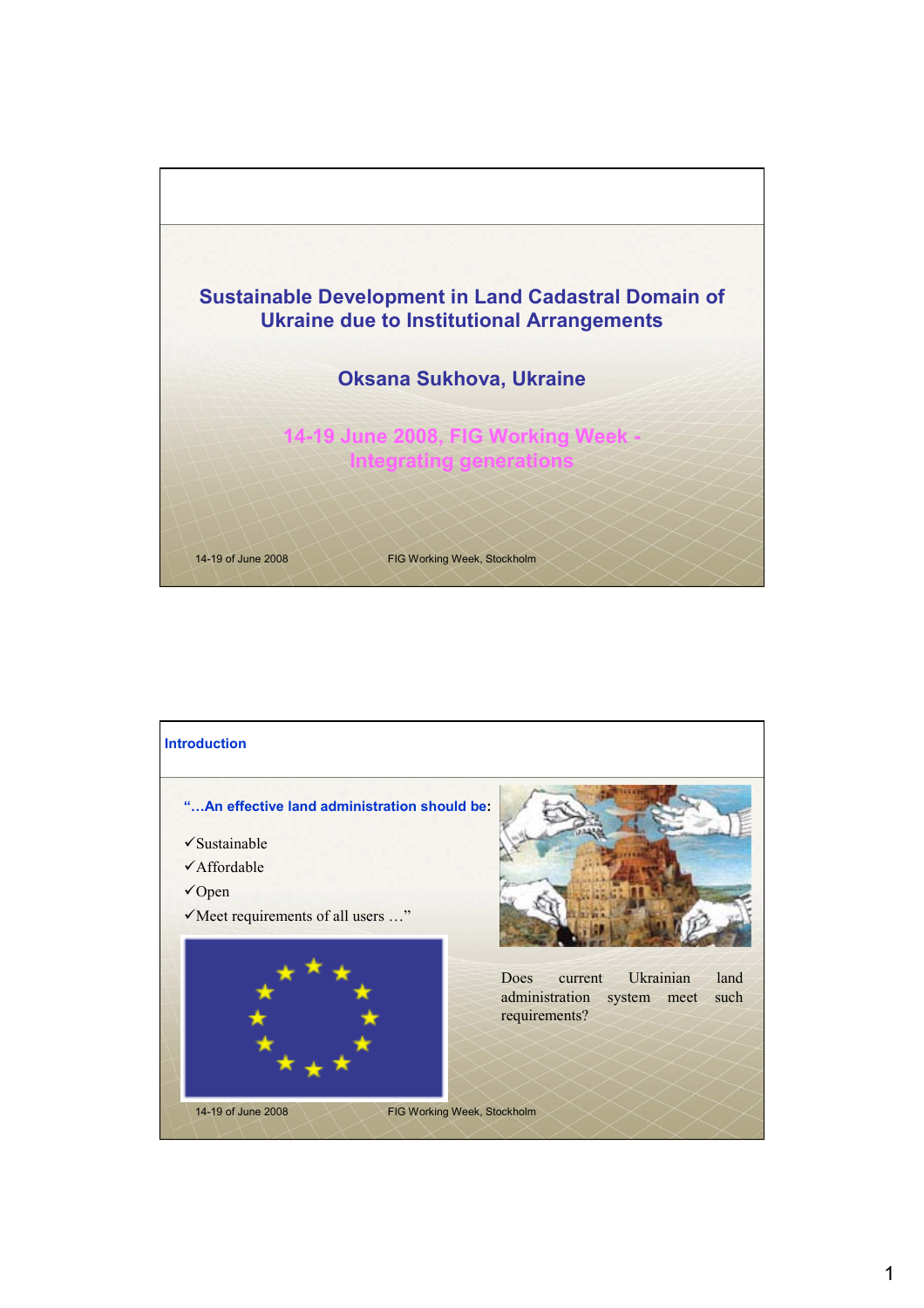

| <b>Historical background</b>                                     |                                                         |
|------------------------------------------------------------------|---------------------------------------------------------|
| Regular power centralization during the time<br>being in Ukraine | <b>Examples of decentralized management</b><br>approach |
| From XI century                                                  | 1) Several towns of western Ukraine in XII century      |
| Up to nowadays                                                   | 2) Zaporizhska Sich in XVI-XVII centuries               |
| 14-19 of June 2008<br>FIG Working Week, Stockholm                |                                                         |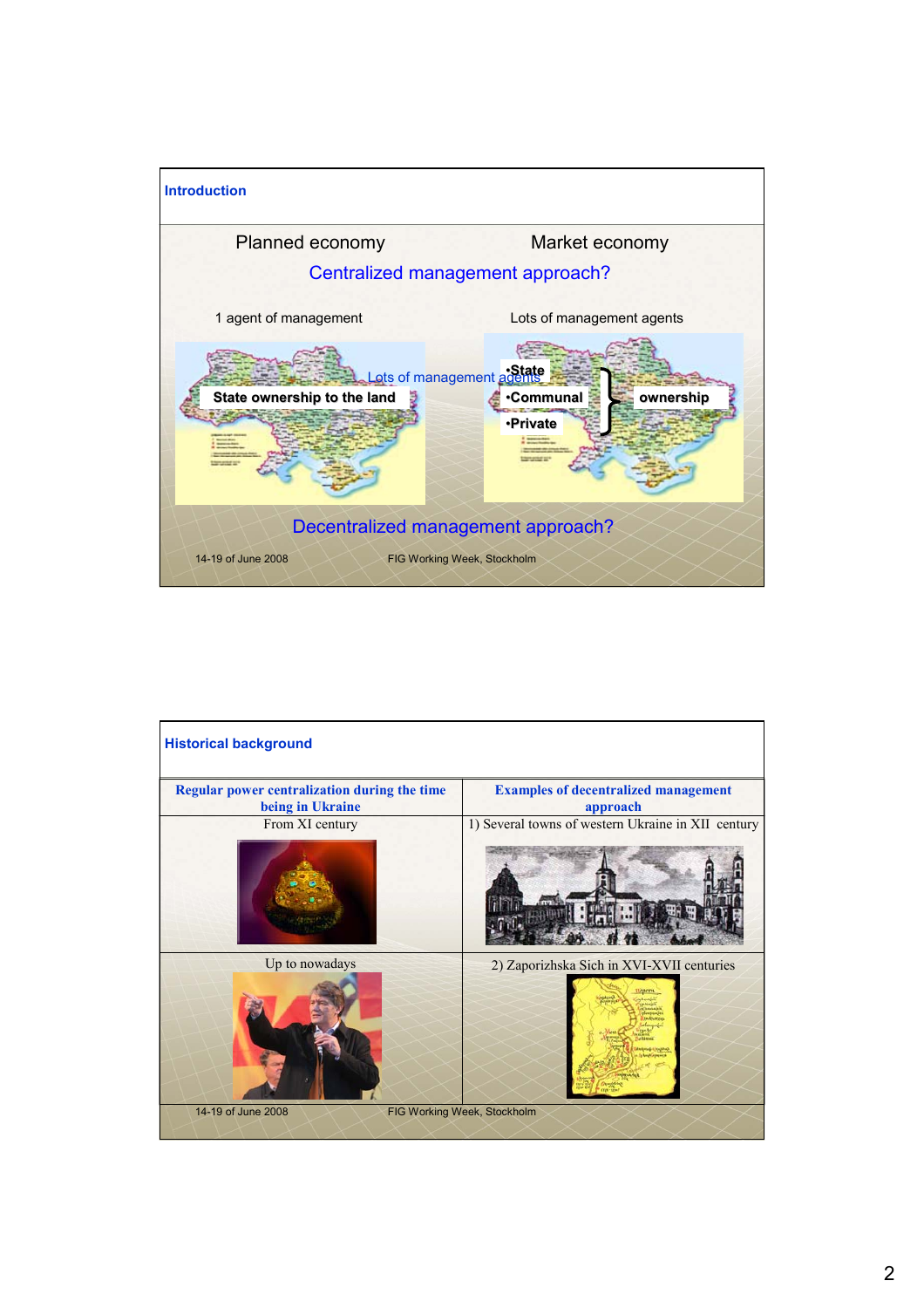

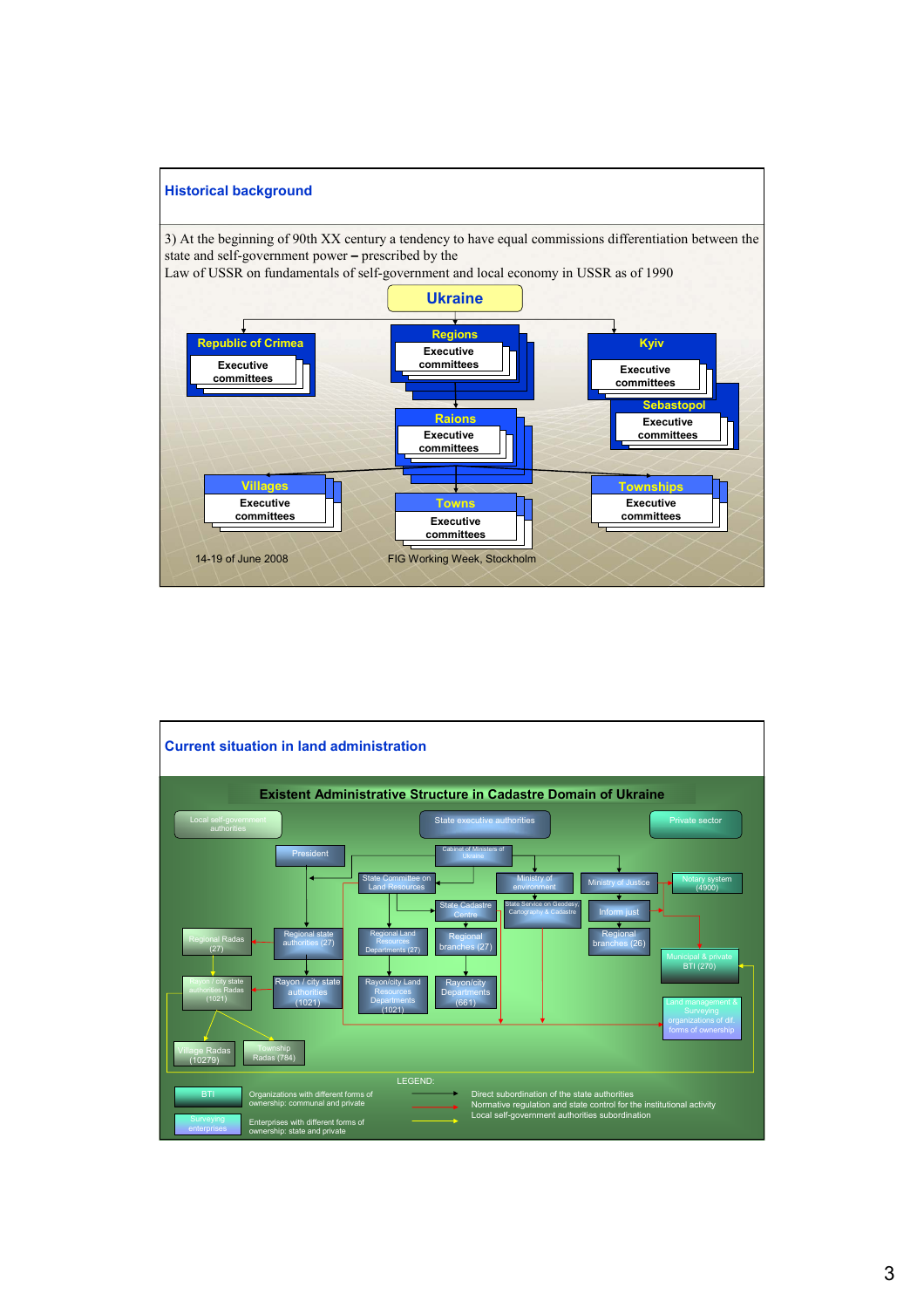

## 14-19 of June 2008 FIG Working Week, Stockholm **Need for decentralization in cadastre domain In the current cadastre domain:** ¾Users don't have an access to the cadastral data ¾There is no information exchange between authorities which are responsible for the data capturing and maintenance ¾Cadastral procedure (as well as title registration procedure) is time and cost consuming ¾State authorities are losing qualified staff because of the salaries, but nevertheless the number of staff is increased in state sector ¾Worsening of quality control work implemented by private licensed organizations ¾Dispersion of financing for uncertain purposes ¾Tendency to create separate municipal multipurpose land information systems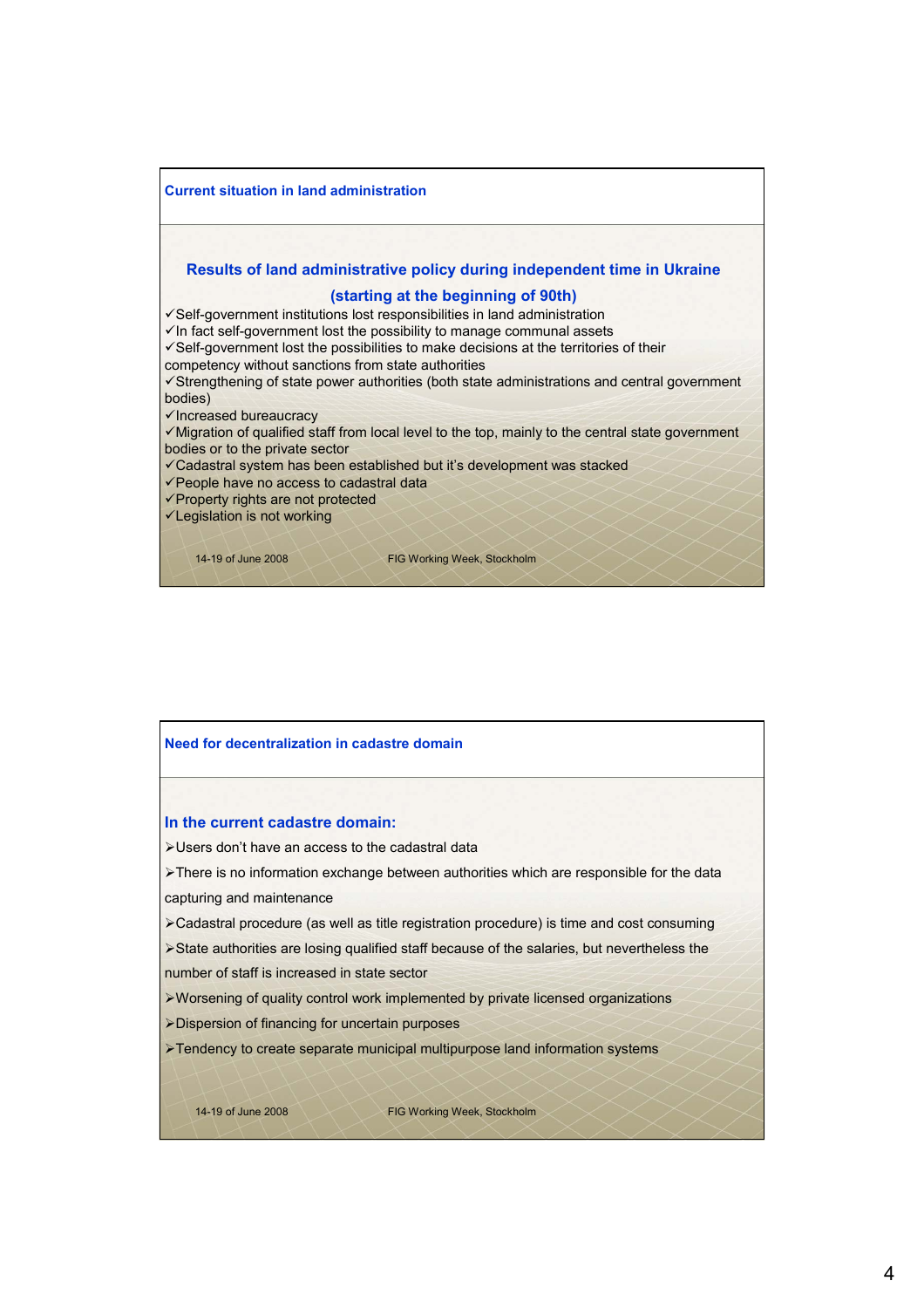

## 14-19 of June 2008 FIG Working Week, Stockholm **Conclusions and proposals** Partly decentralized administrative structure of cadastre domain will allow:  $\checkmark$  Keep cadastral and title registration data in common system. Will help to make cost reduction on data migration between institutions  $\checkmark$  Provide access to cadastre information for different groups of society  $\checkmark$  Operate with relevant information on land and other real estate both at the central and local level 9Use state standards and procedures. Simultaneously operate choosing reliable kinds of technologies  $\checkmark$  Attract specialists to work locally  $\checkmark$  Decrease urbanization  $\checkmark$ Use money from municipal and state budgets for particular purposes  $\checkmark$  Decrease a number of state officials  $\checkmark$  Private sector will benefit having the possibility to resolve problems locally 9Simplify cadastral procedures decreasing a number of authorities